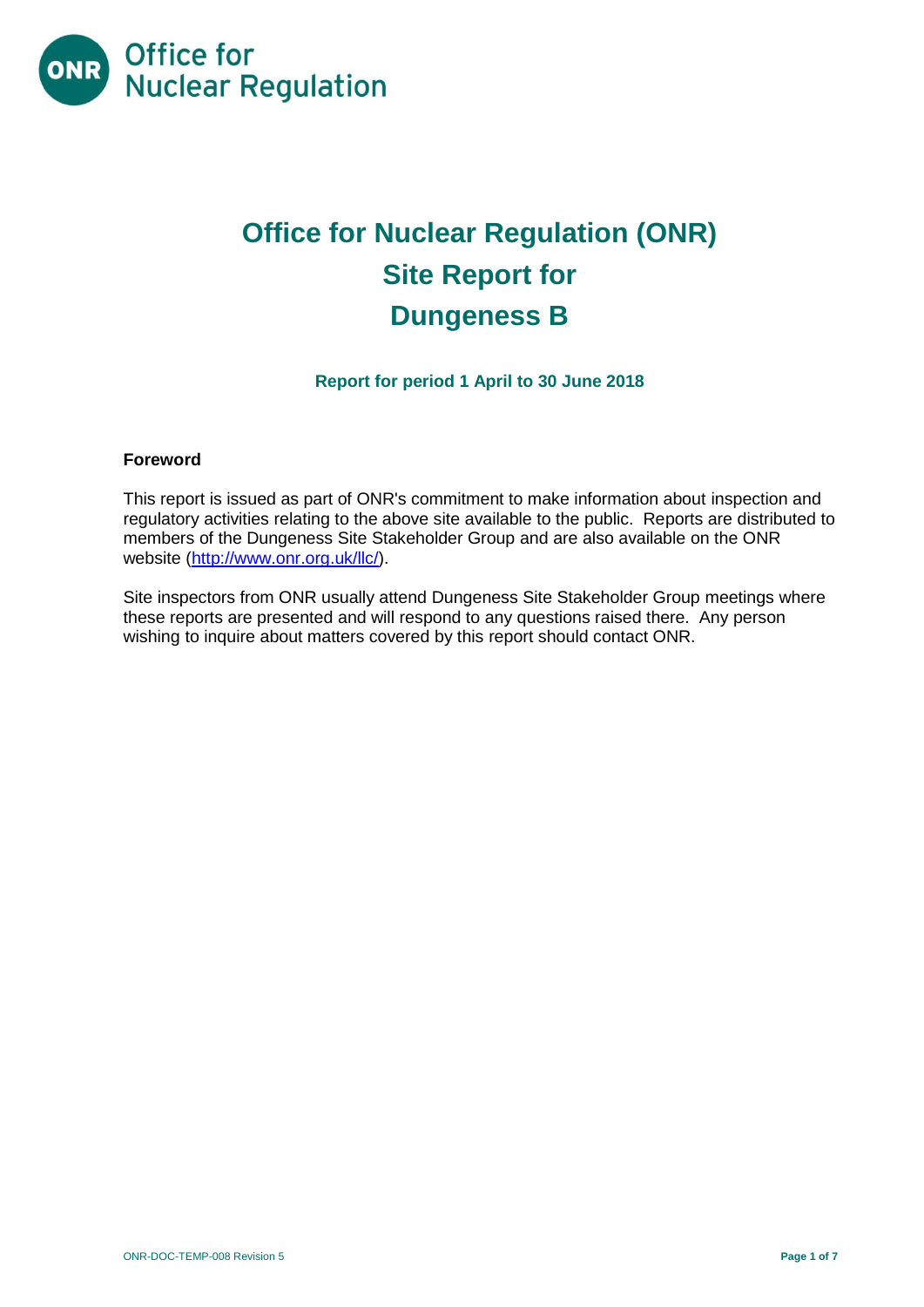# **TABLE OF CONTENTS**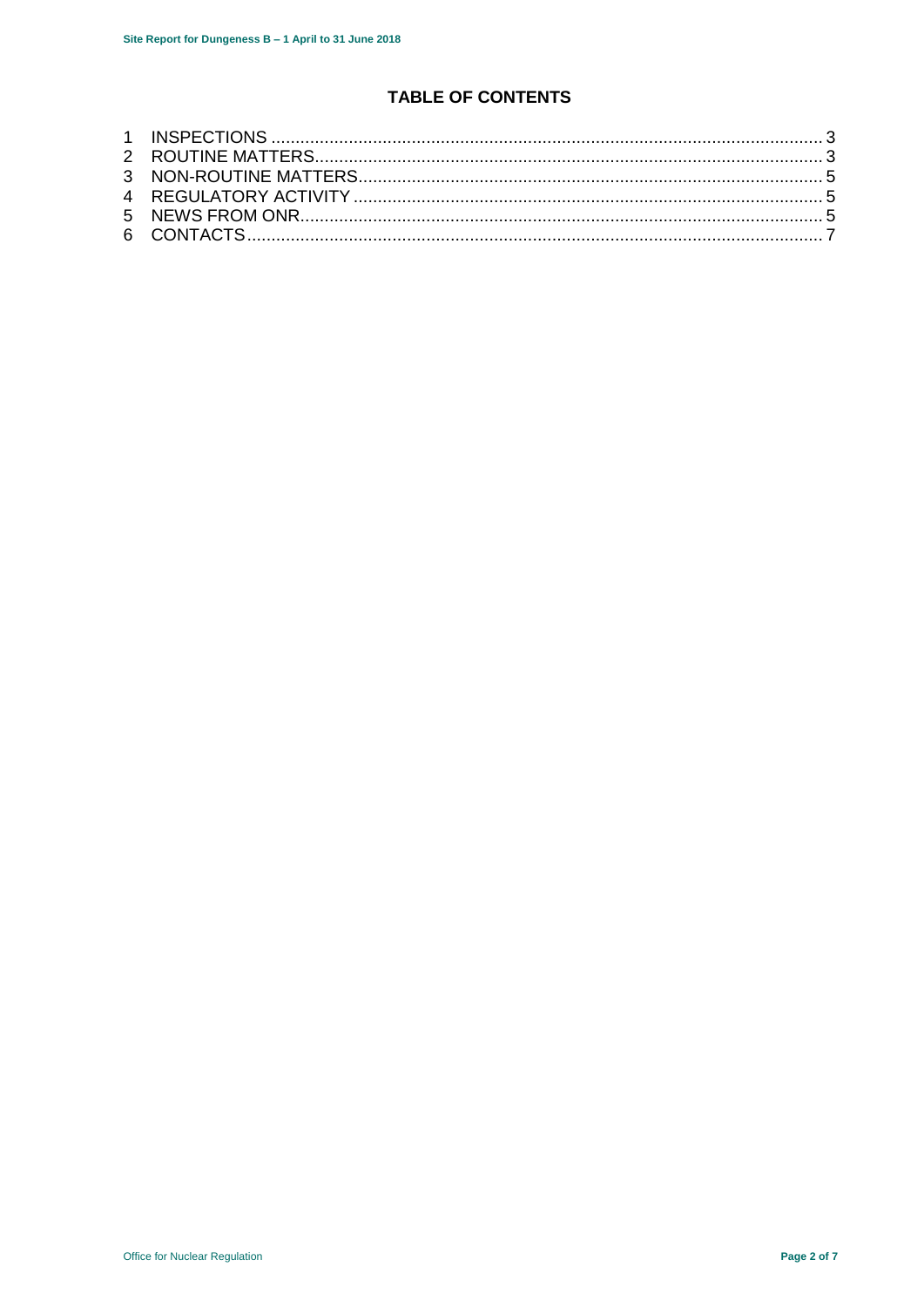# <span id="page-2-0"></span>**1 INSPECTIONS**

## **1.1 Dates of inspection**

- 1. ONR inspectors undertook inspections at Dungeness B Power Station, on the following dates during the quarter:
	- 9 -13 April
	- $\Box$  30 April 4 May
	- $\Box$  30 31 May
	- $\blacksquare$  11 13 June
	- 29 June

# <span id="page-2-1"></span>**2 ROUTINE MATTERS**

#### **2.1 Inspections**

- 2. Inspections are undertaken as part of the process for monitoring compliance with:
	- the conditions attached by ONR to the nuclear site licence granted under the Nuclear Installations Act 1965 (NIA65) (as amended);
	- the Energy Act 2013
	- the Health and Safety at Work Act 1974 (HSWA74); and
	- regulations made under HSWA74, for example the Ionising Radiations Regulations 2017 (IRR17) and the Management of Health and Safety at Work Regulations 1999 (MHSWR99).
- 3. The inspections entail monitoring the licensee's actions on the site in relation to incidents, operations, maintenance, projects, modifications, safety case changes and any other matters that may affect safety. The licensee is required to make and implement adequate arrangements under the conditions attached to the licence in order to ensure legal compliance. Inspections seek to judge both the adequacy of these arrangements and their implementation.
- 4. In this period, routine inspections at Dungeness B covered the following compliance inspections:
	- $\blacksquare$  Licence condition  $6$  Documents, records, authorities and certificates
	- Licence condition 11 Emergency arrangements Level 1 Exercise demonstration
- 5. The LC6 inspection noted that the station was able to demonstrate successful retrieval of all records. However, significant shortfalls against records management relevant good practice were observed, specifically around record schedule completeness, indexing and recording practices. A previous compliance inspection undertaken in October 2014 identified shortfalls regarding the adequacy of the site's record schedule and as a result a level 4 regulatory issue was raised. In light of the continued shortfalls, ONR have assigned a rating of AMBER for this compliance inspection and are seeking improvement. The ONR regulatory issue has been elevated to raise its attention. As a result of this inspection ONR issued a letter seeking the station's commitment to expedite its improvement action plan to resolve this shortfall.
- 6. The LC11 emergency exercise demonstration to ONR consisted of a nuclear emergency initiated by a seismic event and included casualty recovery. The scenario was a challenging one, with a range of different problems for the site staff to deal with and required support from numerous external emergency services. Whilst the site dealt with these adequately, ONR observed a number of improvement opportunities. An inspection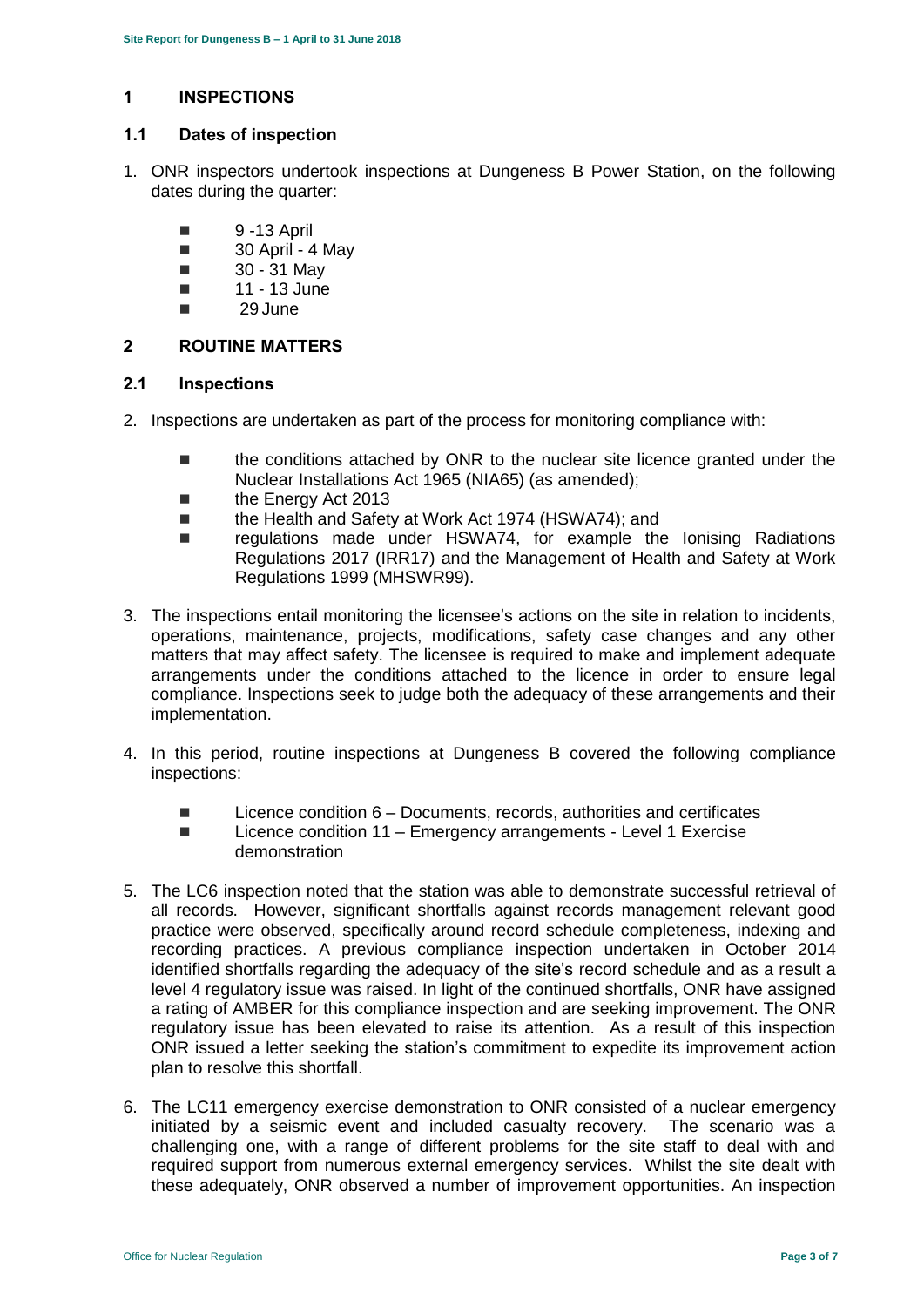rating of Green (no formal action) was given on the basis an adequate demonstration of the licensee's emergency arrangements.

#### System Based Inspections (SBI)

- 7. In addition to our compliance inspections based on the conditions attached to the nuclear site licence, ONR inspectors also inspect operating reactors against safety-related systems. Each site has a safety case that demonstrates how it operates safely. For Advanced Gas-cooled Reactors, each of the twenty-five key systems will be inspected against the claims made upon them by the safety case. The aim is to systematically inspect all the significant safety related systems within a five-year cycle. ONR considers that this will provide additional assurance that operations on the Dungeness site are safe. Each of these system inspections considers the relevant licence conditions below:
	- **Licence condition 10: Training**
	- Licence condition 23: Operating rules
	- Licence condition 24: Operating instructions
	- Licence condition 27: Safety mechanisms
	- Licence condition 28: Examination, inspection, maintenance and testing
	- Licence condition 34: Leakage and escape of radioactive material and radioactive waste
- 8. During the reporting period, the following safety related systems were inspected:
	- Fuelling Machine and Decay Store
	- **Fire Detection, Suppression, Barriers, Doors and Dampers**
- 9. SBI 12 Fuelling Machine and Decay Store Based on the areas sampled during this system based inspection, ONR judged that the licensee has implemented adequate arrangements to ensure that the fuelling machine is maintained and operated in accordance with the safety case. This was supported by observations made by ONR Inspectors during the plant walk down and discussions with the licensee's staff.
- 10. The inspection identified a number of areas of good practice such as the System Engineer's knowledge of the system and both the Central Control Room and Fuelling Machine Operators' knowledge of operating instructions and the associated safety case claims. Maintenance records had been signed off by the technician and system engineer. In addition, there was good evidence of challenge to work instruction record sheets and document modifications being implemented.
- 11. Improvements in addressing ageing and obsolescence were evident and recent surveys in accordance with NGL's processes had been undertaken. Overall ONR judged that the arrangements in respect of the fuelling machine generally met relevant good practice and therefore we have given an intervention rating of Green in relation to compliance with LCs 10, 23, 24, 27 and 28. LC34 was not considered applicable for this SBI.
- 12. SBI 11- Fire Protection System This SBI was undertaken by ONR specialist inspectors who judged that there were no matters that have the potential to impact significantly on nuclear safety. Consequently, an overall rating of Green was awarded for the system as a whole in relation to compliance with LCs 10, 23, 24, 27 and 28. LC34 was not considered applicable for this SBI.
- 13. A planned LC 4 compliance inspection (Restrictions on nuclear matter on the site) was cancelled due to lack of station staff availability to undertake the inspection. This inspection was re-arranged by the site inspector to take place during the July 2018 site engagement week and will be reported on in period 3.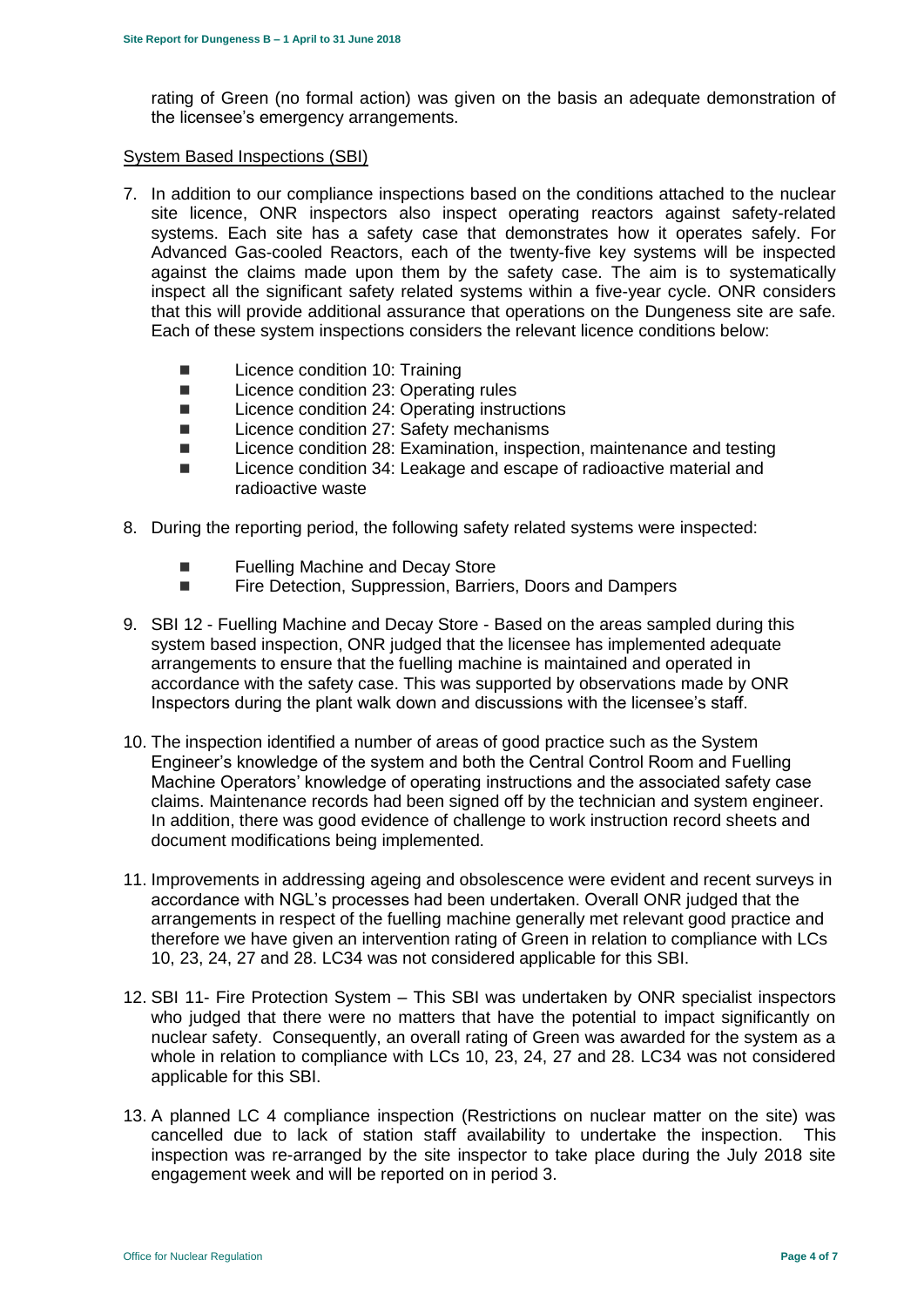#### **2.2 Other work**

- 14. Following the flask processing event in May 2017 (which has previously been reported), a flask transport compliance inspection was undertaken to examine what actions had been taken and whether sufficient improvement had been made to address ONR's enforcement actions. The site inspector noted significant improvements with all actions completed and with further enhancements planned. During the intervention, completed compliance packs were sampled and were found to be comprehensive and complete and in accordance with the revised documentation suite.
- 15. During this reporting period the site inspector held several engagement meetings relating to the progress of regulatory issues, plant performance, meetings with the station safety representatives and a recent incident on station, involving three individuals working at height (See below Non Routine Matters).

# <span id="page-4-0"></span>**3 NON-ROUTINE MATTERS**

- 16. On 5th April 2018, three personnel accessed a building roof using a vertical ladder. No edge protection was present and there was no protection around the skylights that were present. The working party were seen on the roof from across the site and a member of staff in the building was contacted to immediately stop the work and direct the working party to leave the roof. No-one was injured.
- 17. ONR conducted follow-up enquiries to the event on 3 May 2018. The follow-up enquiries involved discussion with the industrial safety engineer, review of the roof risk register document and a visit to the roof access area. Since ONR's follow-up enquires the station has now implemented satisfactory control measures that mitigate unauthorised roof access.

# <span id="page-4-1"></span>**4 REGULATORY ACTIVITY**

18. ONR may issue formal documents to ensure compliance with regulatory requirements. Under nuclear site licence conditions, ONR issues regulatory documents which either permit an activity or require some form of action to be taken. These are usually collectively termed 'Licence Instruments' (LIs), but can take other forms. In addition, inspectors may issue Enforcement Notices to secure improvements to safety.

No LIs or Enforcement Notices were issued during the period.

#### <span id="page-4-2"></span>**5 NEWS FROM ONR**

#### **Stakeholder Engagement**

- On 9 May we held our ONR annual Industry Conference, with the theme 'Public Safety – everyone's responsibility.' Delegates from more than 45 different organisations attended, and we were delighted that Richard Harrington, Parliamentary under Secretary of State, Minister for Business and Industry, was able to join us to deliver a keynote speech. The conference provided us with an opportunity to engage directly with senior representatives from across industry and government on a number of topical and strategic issues affecting the sector.
- As part of our continued stakeholder engagement work, we welcomed finance professionals from a number of nuclear site licensees and dutyholders to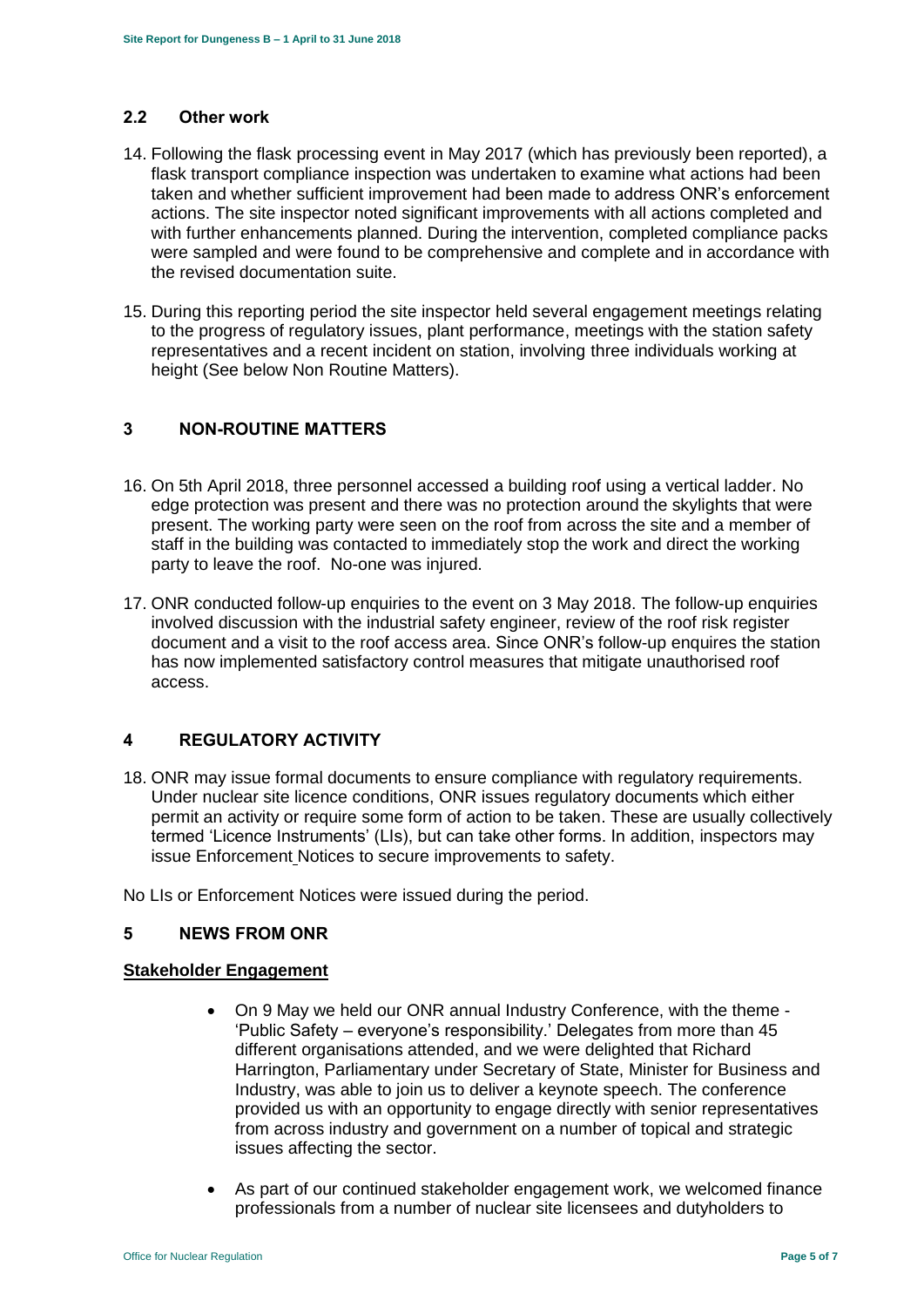seminars in London and Birmingham in June. Led by our Finance Director, Sarah High, we hosted the seminars to provide the industry with a better understanding of our charging methodology, the principles we apply, and how the charging process works. To accompany the seminars we have also published a new booklet – [How we charge for Nuclear Regulation](http://www.onr.org.uk/documents/2018/how-we-charge-for-nuclear-regulation.pdf) – which is available on our [website.](http://www.onr.org.uk/documents/2018/how-we-charge-for-nuclear-regulation.pdf)

 The next ONR/NGO engagement forum will take place on 11 October in London. This is a forum to discuss strategic, cross-cutting regulatory matters. Site specific matters are normally addressed via Site Stakeholder Groups. We are always keen to engage with a range of stakeholders and groups on nuclear safety and security issues, so if you do represent a nuclear-interest Non-Governmental Organisation, and are not already involved through our forum or via a Site Stakeholder Group, then please get in touch with the ONR Communications team for further details, via [contact@onr.gov.uk](mailto:contact@onr.gov.uk)

# **Regulatory News**

- A delegation from ONR, led by Chief Nuclear Inspector Mark Foy, supported the UK's contribution to the 6th Joint Convention review meeting in Vienna. Bringing together 78 countries from around the world, the Joint Convention on the Safety of Spent Fuel Management and the Safety of Radioactive Waste Management is the world's leading international forum for ensuring society and the environment are protected from hazards arising from spent fuel and radioactive waste. Further details can be found on the [IAEA website.](https://www.iaea.org/events/sixth-review-meeting-of-the-contracting-parties-to-the-joint-convention-on-the-safety-of-spent-fuel-management-and-on-the-safety-of-radioactive-waste-management-joint-convention)
- In August, Mark Foy will host a webinar on the outcome of the UK report to the joint convention. Further details on how to sign up for the webinar will be advertised on our website and social media channels over the coming weeks.
- We have notified Sellafield Ltd of our intention to prosecute the company for offences under Section 2 (1) of the Health and Safety at Work etc. Act (1974). The charge relates to an incident on 5 February, 2017, at a facility which handles special nuclear materials, which resulted in personal contamination to a Sellafield Ltd employee. The decision to prosecute follows an ONR investigation into the incident.
- In May we awarded the contract for delivery of the UK Nuclear Safeguards Information Management and Reporting System (SIMRS) to Axis 12 Ltd. The IT system is necessary for us to establish a domestic safeguards regime after the UK's withdrawal from the Euratom Treaty. The government has now launched the consultation on Nuclear Safeguards Regulation, further details can be found on our [website.](http://news.onr.org.uk/2018/07/government-consults-on-nuclear-safeguards-regulations/)

# **Corporate News**

- In May we published a self-assessment exercise to update on how well our activity currently aligns with the Regulators' Code, which came into effect in April 2014 to provide a framework for how regulators should engage with those they regulate. The full report is available on our [website.](http://www.onr.org.uk/regulators-code.htm)
- In June we published our Annual Report and Accounts highlighting the extent of our regulatory activities. During the 17/18 year over 1,000 inspections were carried out across 36 licensed sites and transport dutyholders, ensuring the required standards of safety and security were met to protect the public and workers. The full report is available on our [website.](http://news.onr.org.uk/2018/06/annual-report-and-accounts-published/)